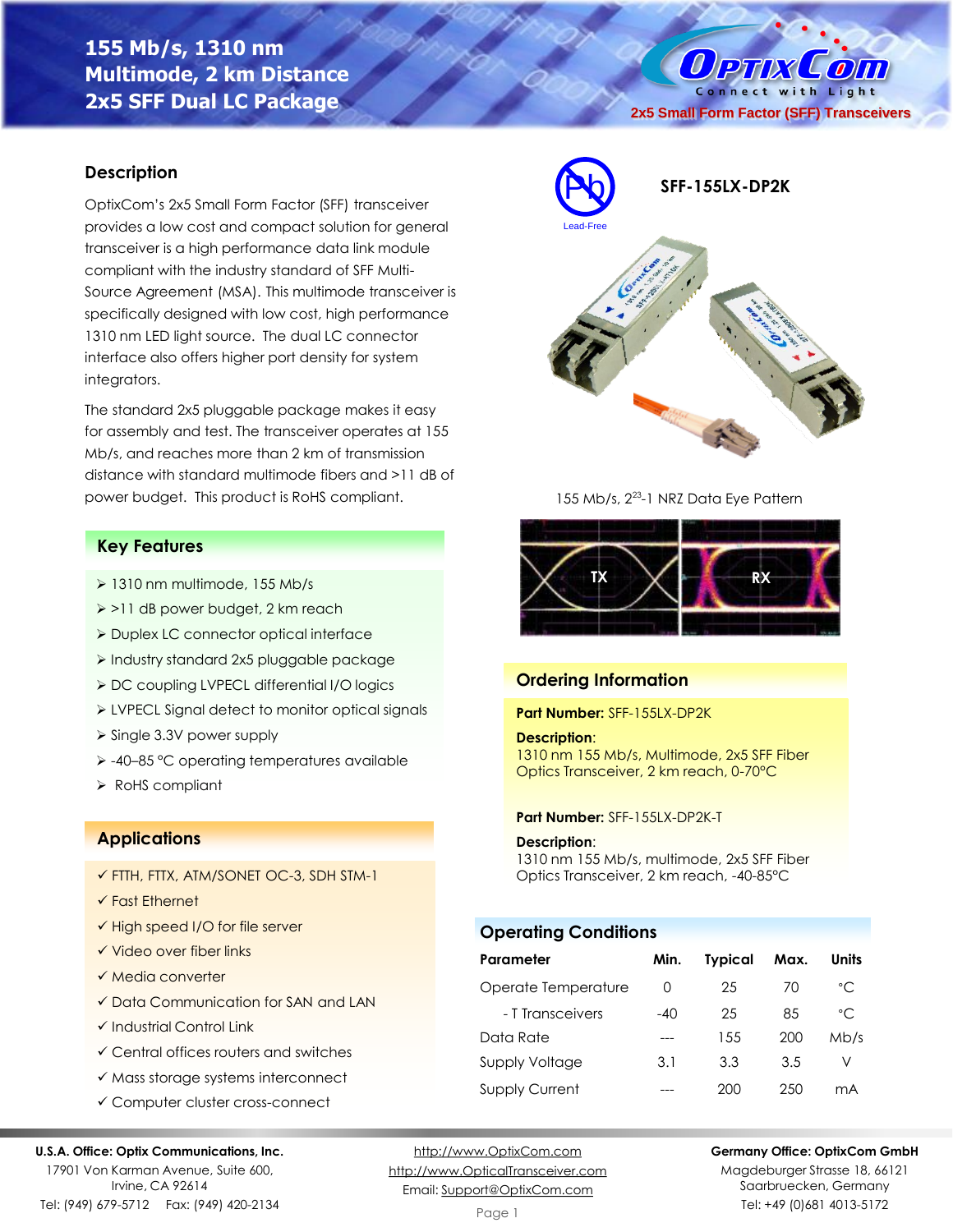

# **Absolute Maximum Ratings**

| Parameter                                | Symbol                | Min.   | Max.       | <b>Units</b>   |
|------------------------------------------|-----------------------|--------|------------|----------------|
| Storage Temperature                      | Tst                   | $-40$  | 85         | °C             |
| <b>Supply Voltage</b>                    | V <sub>cc</sub>       | $-0.5$ | 6.0        | V              |
| Input Voltage                            | <b>V<sub>IN</sub></b> | $-0.5$ | <b>Vcc</b> | V              |
| <b>Operating Current</b>                 | lop                   |        | 400        | m <sub>A</sub> |
| Output Current                           | lo                    | ---    | 50         | mA             |
| Soldering Temperature (10 sec. on leads) | Tsd                   |        | 260        | $^{\circ}C$    |

### **Transmitter Electro-Optical Characteristics**

| Parameter                                 | Symbol             | Min.                  | <b>Typical</b> | Max.               | <b>Units</b> |
|-------------------------------------------|--------------------|-----------------------|----------------|--------------------|--------------|
| Differential Input Voltage <sup>1</sup>   | AVi                | 0.3                   |                | 1.6                | $\vee$       |
| Differential Input Impedance <sup>2</sup> | Z                  | ---                   | 100            | ---                | ohm          |
| Optical Output Power <sup>3</sup>         | $P_{\rm O}$        | $-20$                 | $---$          | $-14$              | dBm          |
| Optical Wavelength                        | $\lambda$          | 1270                  | 1310           | 1380               | nm           |
| <b>Extinction Ratio</b>                   | ET                 | 10                    |                | ---                | dB           |
| Spectral Width (FWHM)                     | $\varDelta\lambda$ | ---                   |                | 170                | nm           |
| Duty Cycle Distortion                     | Tdc                | ---                   |                | 0.6                | ns           |
| Rise/Fall Time (10% - 90%)                | Tr/Tr              | ---                   | ---            | 3                  | ns           |
| Data Dependent Jitter                     | T <sub>DJ</sub>    | ---                   | ---            | 0.6                | ns           |
| Random Jitter                             | $T_{RJ}$           | ---                   |                | 0.6                | ns           |
| Data Input Voltage - High                 | V <sub>IH</sub>    | $V_{\text{cc}}$ - 1.1 |                | $V_{\rm CC}$ – 0.7 | $\vee$       |
| Data Input Voltage - Low                  | $V_{\parallel}$    | $V_{CC}$ – 2.0        |                | $V_{CC}$ - 1.6     | $\vee$       |

#### Notes:

- 1. Module is designed for DC LVPECL coupling. See the design guide for proper termination.
- 2. Single ended will be 50 ohm for each signal line.
- 3. Output of coupling optical power into 50/125 or 62.5/125 µm MMF.
- 4. Optical eye diagram is compliant with Telcordia GR-253-CORE and ITU-T G-957 standard.

**Class 1 Laser Product Complies with 21 CFR 1040.10 and 1040.11**

**U.S.A. Office: Optix Communications, Inc.** 17901 Von Karman Avenue, Suite 600, Irvine, CA 92614 Tel: (949) 679-5712 Fax: (949) 420-2134



[http://www.OptixCom.com](http://www.optixcom.com/) [http://www.OpticalTransceiver.com](http://www.optoictech.com/) Email: [Support@OptixCom.com](mailto:Support@optoICtech.com)



TÜVRheinland

**Germany Office: OptixCom GmbH** Magdeburger Strasse 18, 66121 Saarbruecken, Germany Tel: +49 (0)681 4013-5172